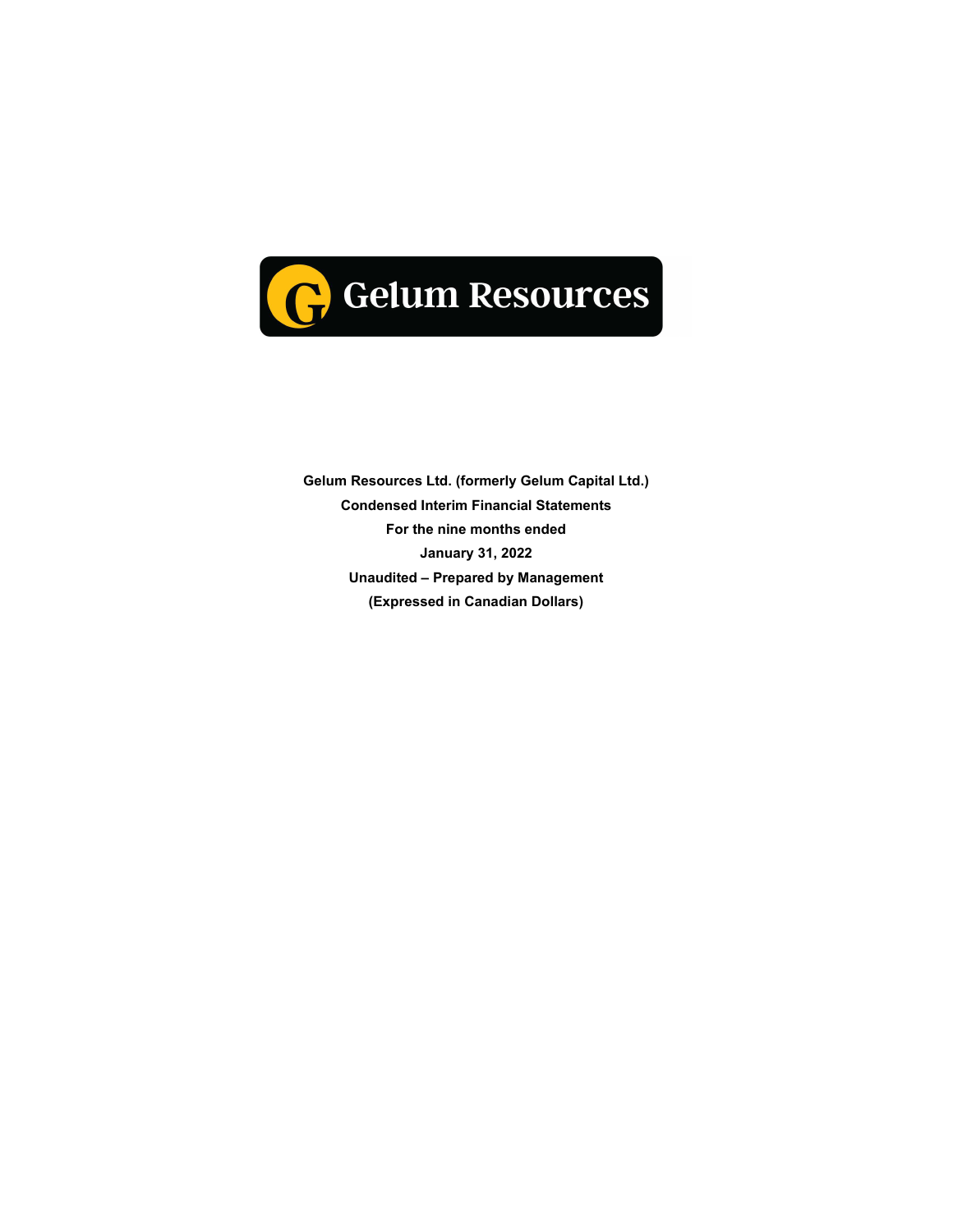#### **NOTICE OF NO AUDITOR REVIEW**

#### **UNAUDITED CONDENSED INTERIM FINANCIAL STATEMENTS**

#### NOTICE OF NO AUDITOR REVIEW OF CONDENSED INTERIM FINANCIAL STATEMENTS

Under National Instrument 51-102, Part 4, subsection 4.3(3)(a), if an auditor has not performed a review of the condensed interim financial statements, they must be accompanied by a notice indicating that the condensed interim financial statements have not been reviewed by an auditor.

The accompanying unaudited condensed interim financial statements of Gelum Resources Ltd. (formerly Gelum Capital Ltd.) (the "Company") have been prepared by and are the responsibility of the Company's management. The unaudited condensed interim financial statements are prepared in accordance with International Financial Reporting Standards and reflect management's best estimates and judgment based on information currently available.

The Company's independent auditor has not performed a review of these condensed interim financial statements in accordance with standards established by the Chartered Professional Accountants of Canada for a review of condensed interim financial statements by an entity's auditor.

March 29, 2022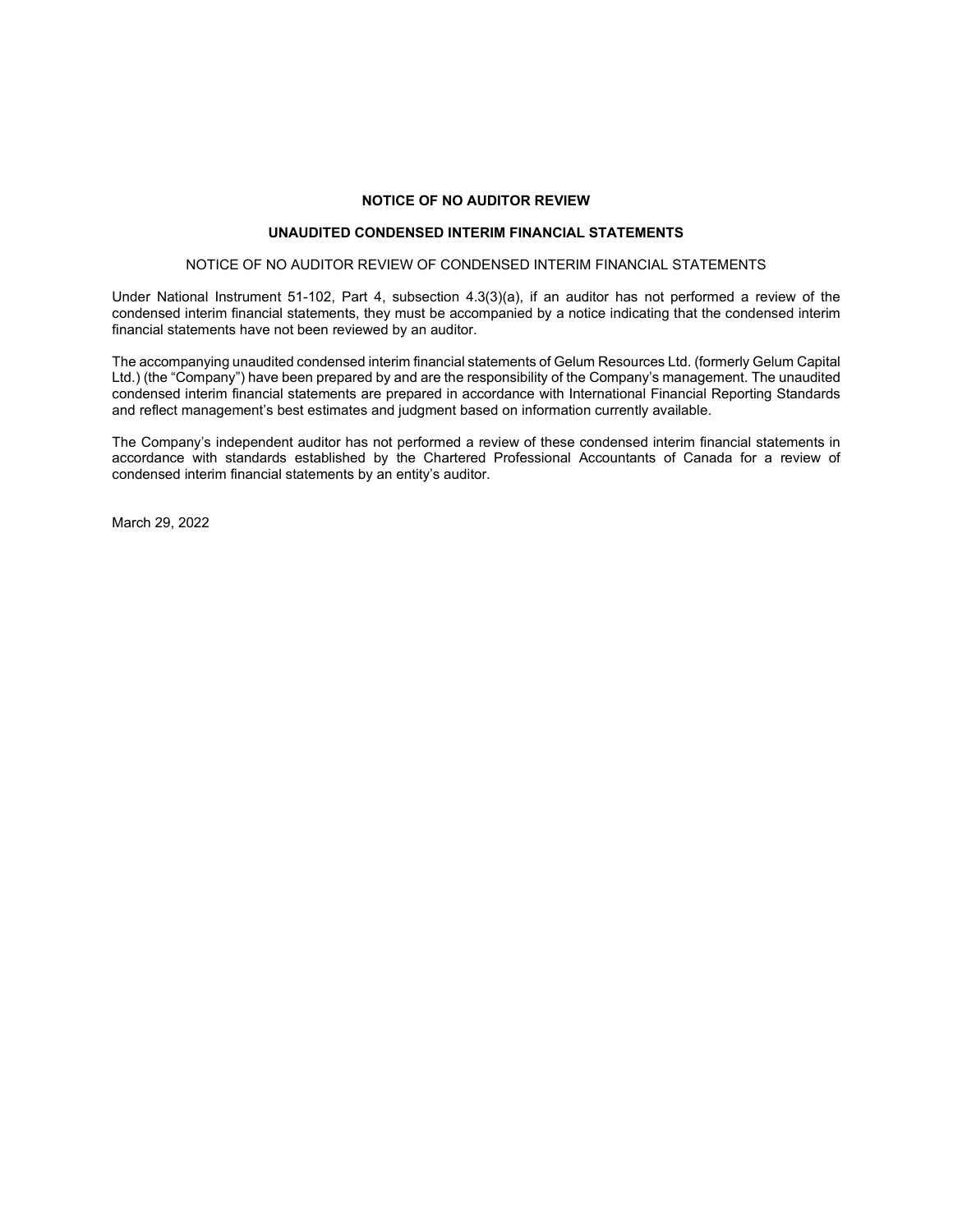**Condensed Interim Statements of Financial Position**

## **Unaudited – Prepared by Management**

### **As at January 31, 2022 and April 30, 2021**

|                                                      |                | January 31,<br>2022 | April 30,<br>2021 |
|------------------------------------------------------|----------------|---------------------|-------------------|
| <b>Assets</b>                                        | <b>Note</b>    | \$                  | \$                |
| <b>Current assets</b>                                |                |                     |                   |
| Cash                                                 |                | 971,007             | 4,799             |
| Receivables                                          | 3              |                     |                   |
|                                                      |                | 44,561              | 10,463            |
| Prepaids                                             |                | 15,718              | 15,262            |
| <b>Non-current assets</b>                            |                | 1,031,286           |                   |
| Prepaid exploration expenditures                     | $\overline{4}$ |                     |                   |
|                                                      | 4              | 22,000<br>855,053   | 4,000<br>70,000   |
| Exploration and evaluation assets                    |                | 877,053             | 74,000            |
| <b>Total assets</b>                                  |                | 1,908,339           | 89,262            |
|                                                      |                |                     |                   |
| Liabilities and shareholders' equity (deficit)       |                |                     |                   |
| <b>Current liabilities</b>                           |                |                     |                   |
| Accounts payable and accrued liabilities             |                | 142,088             | 73,839            |
| Accounts payable to related parties                  | 8              | 9,023               | 32,738            |
| Loan payable                                         | 10             |                     | 32,076            |
| Flow-through premium liability                       | 12             | 148,571             |                   |
|                                                      |                | 299,682             | 138,653           |
| <b>Non-current liabilities</b>                       |                |                     |                   |
| Convertible note                                     | 5,8            |                     | 263,651           |
| <b>Total liabilities</b>                             |                | 299,682             | 402,304           |
|                                                      |                |                     |                   |
| Shareholders' equity (deficit)                       |                |                     |                   |
| Share capital                                        | 6              | 10,111,378          | 7,800,194         |
| Shares to be issued                                  | 6,8            | 29,200              | 34,200            |
| Reserves                                             | 6              | 5,960,664           | 5,607,766         |
| Equity portion of convertible note                   | 5              |                     | 75,459            |
| Deficit                                              |                | (14, 492, 585)      | (13,830,661)      |
| Total shareholders' equity (deficit)                 |                | 1,608,657           | (313, 042)        |
| Total liabilities and shareholders' equity (deficit) |                | 1,908,339           | 89,262            |
|                                                      |                |                     |                   |
| Nature of operations and going concern               | 1              |                     |                   |
| <b>Commitment</b>                                    | 12             |                     |                   |
| Events after the reporting period                    | 13             |                     |                   |

**Approved on behalf of the Board of Directors on March 29, 2022:** 

*"Robert Kopple"* **Director** *"Hendrik Van Alphen"* **Director**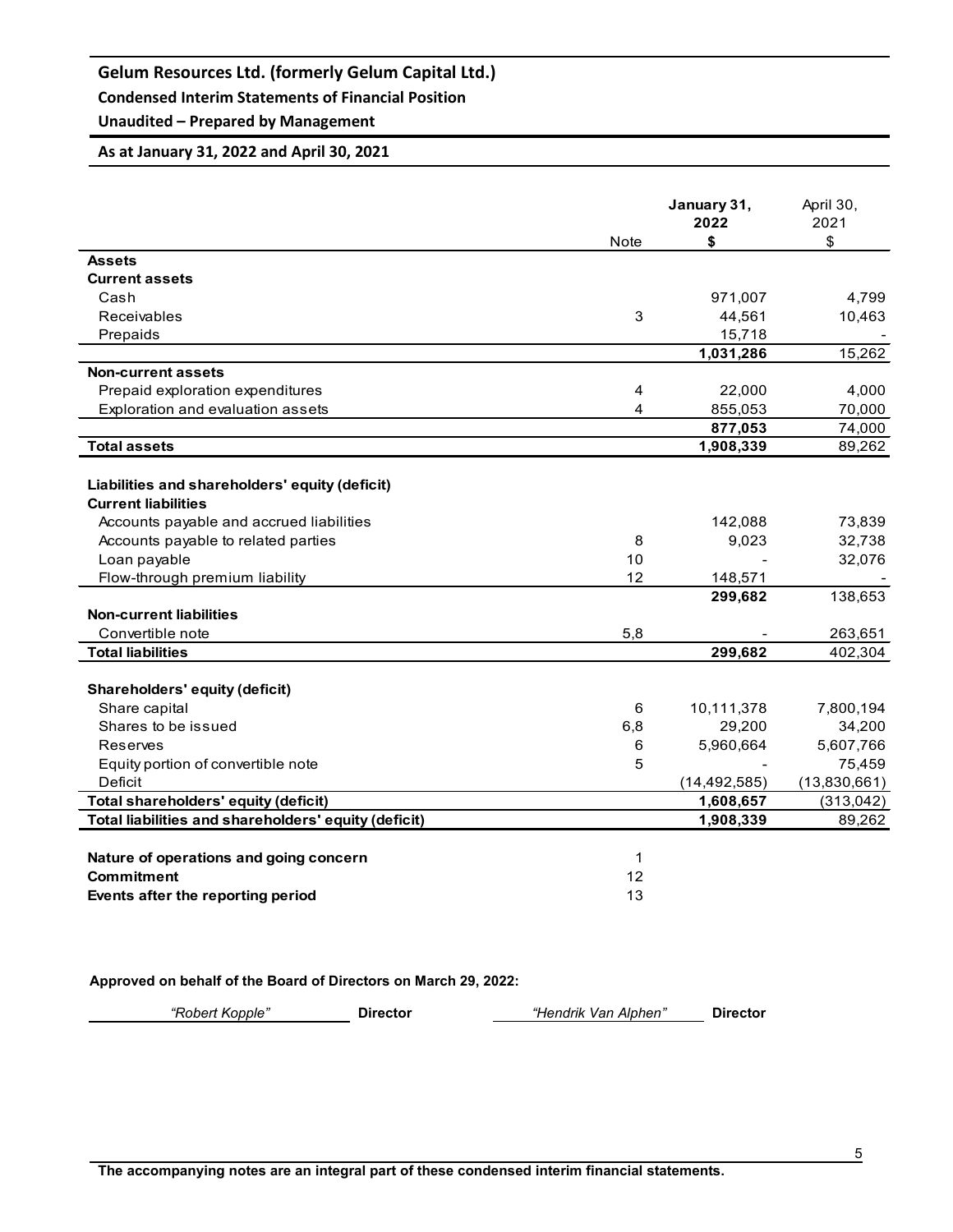**Condensed Interim Statements of Changes in Shareholders' Equity (Deficit)**

**Unaudited – Prepared by Management**

**For the nine months ended January 31, 2022 and January 31, 2021**

|                                                        | <b>Number</b><br>of shares<br># | <b>Share</b><br>capital | <b>Shares to</b><br>be issued | <b>Reserves</b> | <b>Equity portion</b><br>of convertible<br>note | <b>Deficit</b> | <b>Total</b><br>shareholders'<br>equity (deficit) |
|--------------------------------------------------------|---------------------------------|-------------------------|-------------------------------|-----------------|-------------------------------------------------|----------------|---------------------------------------------------|
| May 1, 2020                                            | 4,727,433                       | 7,245,232               | 29,200                        | 5,588,580       | 75,459                                          | (13,665,033)   | (726, 562)                                        |
| Loss and comprehensive loss for the period             |                                 |                         |                               |                 |                                                 | (91, 541)      | (91, 541)                                         |
| January 31, 2021                                       | 4,727,433                       | 7,245,232               | 29,200                        | 5,588,580       | 75,459                                          | (13,756,574)   | (818, 103)                                        |
| May 1, 2021                                            | 10,277,054                      | 7,800,194               | 34,200                        | 5,607,766       | 75,459                                          | (13,830,661)   | (313,042)                                         |
| Common share units - convertible note                  | 5,380,274                       | 269,014                 |                               | 80,507          | (75, 459)                                       |                | 274,062                                           |
| Private placement - non-flow-through units             | 11,220,000                      | 1,372,500               | (5,000)                       |                 |                                                 |                | 1,367,500                                         |
| Private placement - flow-through common shares         | 1,485,714                       | 520,000                 |                               |                 |                                                 |                | 520,000                                           |
| Flow-through premium                                   |                                 | (148,571)               |                               |                 |                                                 | $\blacksquare$ | (148, 571)                                        |
| Share issuance costs - cash                            |                                 | (94, 675)               |                               |                 |                                                 |                | (94, 675)                                         |
| Share issuance costs - finders' warrants               |                                 | (27,084)                |                               | 27,084          |                                                 |                |                                                   |
| Common shares issued - exploration & evaluation assets | 4,200,000                       | 420,000                 |                               |                 |                                                 |                | 420,000                                           |
| Share-based compensation                               |                                 |                         |                               | 245,307         |                                                 |                | 245,307                                           |
| Loss and comprehensive loss for the period             |                                 |                         |                               |                 |                                                 | (661, 924)     | (661, 924)                                        |
| <b>January 31, 2022</b>                                | 32,563,042                      | 10,111,378              | 29,200                        | 5,960,664       |                                                 | (14, 492, 585) | 1,608,657                                         |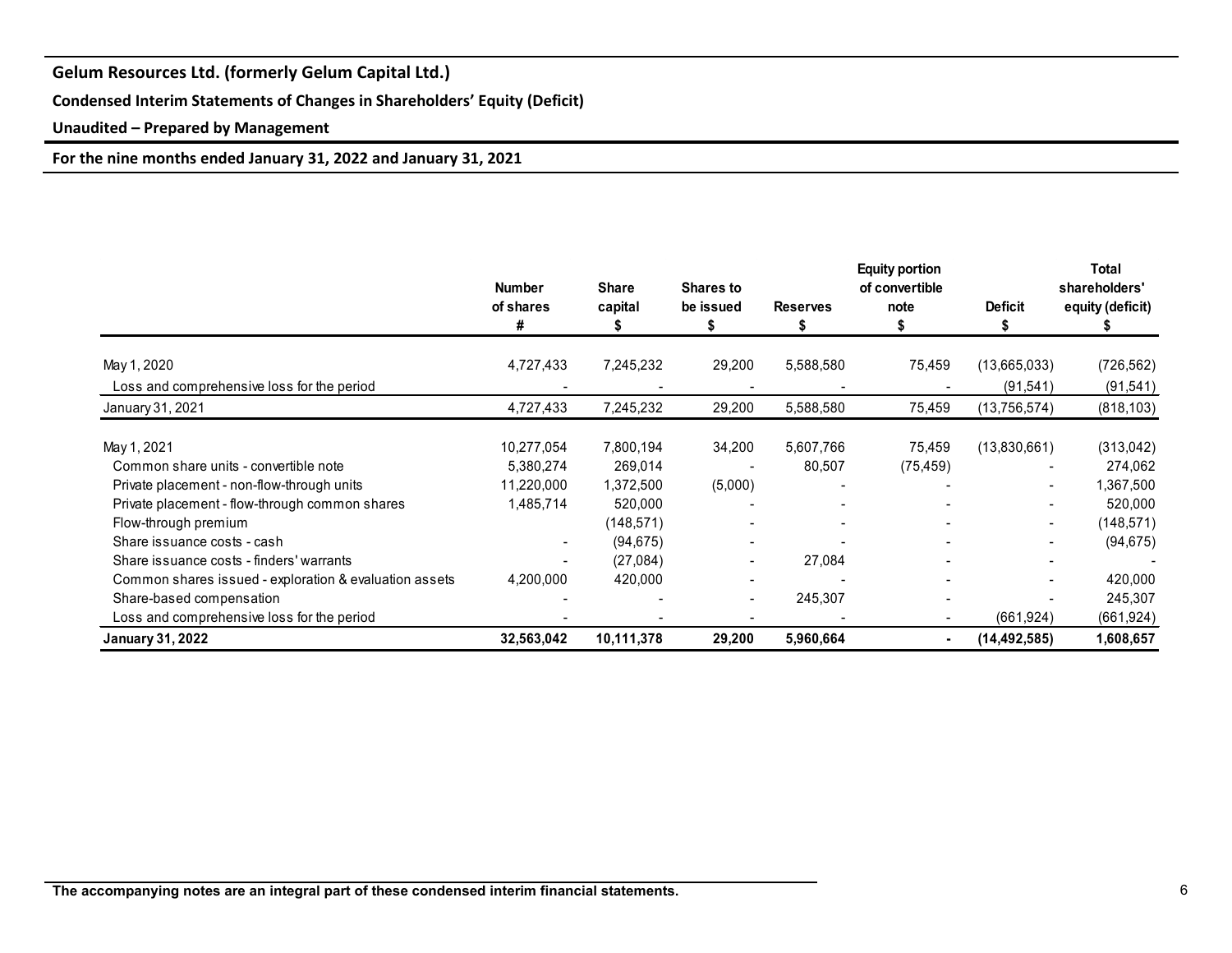### **Condensed Interim Statements of Loss and Comprehensive Loss**

**Unaudited – Prepared by Management**

### **For the three and nine months ended January 31, 2022 and January 31, 2021**

|                                                      |                | Three months ended  |                     | Nine months ended   |                     |
|------------------------------------------------------|----------------|---------------------|---------------------|---------------------|---------------------|
|                                                      |                | January 31,<br>2022 | January 31,<br>2021 | January 31,<br>2022 | January 31,<br>2021 |
|                                                      | Note           | \$                  | \$                  | \$                  | \$                  |
| <b>Expenses</b>                                      |                |                     |                     |                     |                     |
| Accretion expense                                    | 5,10           | 5,974               | 5,248               | 22,002              | 15,744              |
| Consulting expense                                   | 8              | 45,850              |                     | 115,270             |                     |
| General and administrative expenses                  | 8              | 84,167              | 28,978              | 116,371             | 60,674              |
| Office expenses                                      | 8              | 23,744              |                     | 29,429              |                     |
| Property investigation                               | 8              |                     |                     | 6,344               |                     |
| Professional fees                                    | 8              | 21,529              |                     | 79,364              |                     |
| Share-based payments                                 | 6,8            | 245,307             |                     | 245,307             |                     |
| Transfer agent and filing fees                       |                | 5,125               |                     | 38,347              |                     |
| Loss from operating expenses                         |                | (431, 696)          | (34, 226)           | (652, 434)          | (76, 418)           |
| Interest expense                                     | 5              | (3, 156)            | (5,096)             | (9,490)             | (15, 123)           |
| Loss and comprehensive loss for the period           |                | (434, 852)          | (39, 322)           | (661, 924)          | (91, 541)           |
| Loss per share                                       |                |                     |                     |                     |                     |
| Weighted average number of common shares outstanding |                |                     |                     |                     |                     |
| - Basic #                                            | $\overline{7}$ | 29,742,954          | 4,727,433           | 24,242,265          | 4,727,433           |
| - Diluted #                                          | 7              | 29,742,954          | 4,727,433           | 24,242,265          | 4,727,433           |
| Basic loss per share \$                              | 7              | (0.01)              | (0.01)              | (0.03)              | (0.02)              |
| Diluted loss per share \$                            |                | (0.01)              | (0.01)              | (0.03)              | (0.02)              |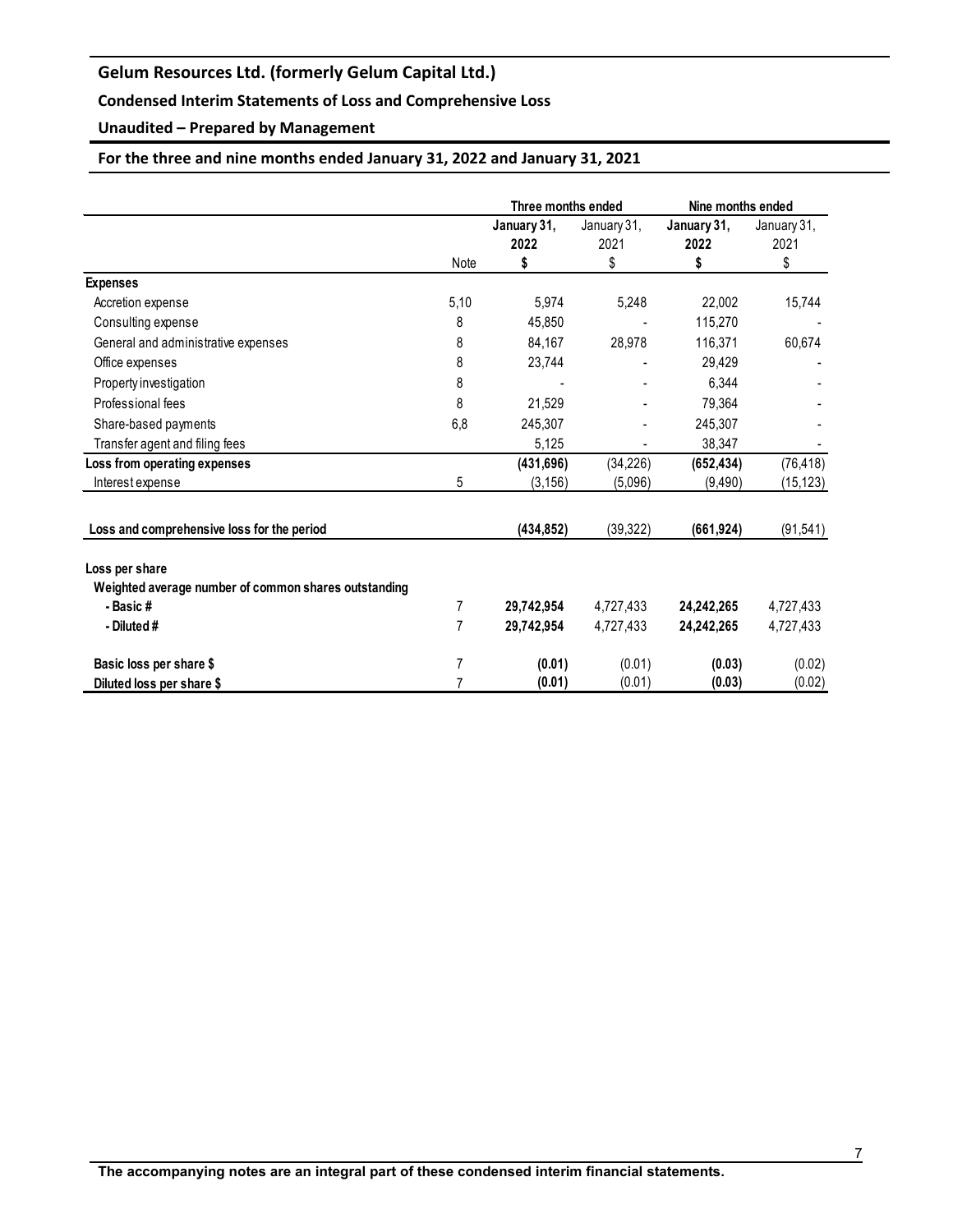#### **Condensed Interim Statements of Cash Flows**

### **Unaudited – Prepared by Management**

**For the nine months ended January 31, 2022 and January 31, 2021**

|                                                       |      | January 31, | January 31 |
|-------------------------------------------------------|------|-------------|------------|
|                                                       |      | 2022        | 2021       |
|                                                       | Note | S           | \$         |
| <b>Operating activities</b>                           |      |             |            |
| Loss for the period                                   |      | (661, 924)  | (91, 541)  |
| Adjustments for:                                      |      |             |            |
| Accretion expense                                     |      | 22,002      | 15,744     |
| Accrued interest on loan payable                      |      | 5.435       |            |
| Accrued interest on convertible note                  |      | 4,055       | 15,123     |
| Share-based payments                                  |      | 245,307     |            |
| Net change in non-cash working capital items          | 9    | (87, 360)   | 6,261      |
|                                                       |      | (472, 485)  | (54, 413)  |
| <b>Financing activities</b>                           |      |             |            |
|                                                       |      |             |            |
| Private placement proceeds, net share is suance costs |      | 1,792,825   |            |
| Repayment of loan payable                             |      | (53, 156)   |            |
| Advances from related parties                         |      |             | 49,684     |
|                                                       |      | 1,739,669   | 49,684     |
| <b>Investing activities</b>                           |      |             |            |
| Exploration and evaluation assets - acquisition       |      | (50,000)    |            |
| Exploration and evaluation assets - expenses          |      | (250, 976)  |            |
|                                                       |      | (300, 976)  |            |
| Change in cash                                        |      | 966,208     | (4, 729)   |
| Cash, beginning of period                             |      | 4,799       | 9,288      |
| Cash, end of period                                   |      | 971,007     | 4,559      |

**Supplemental cash flow information** 8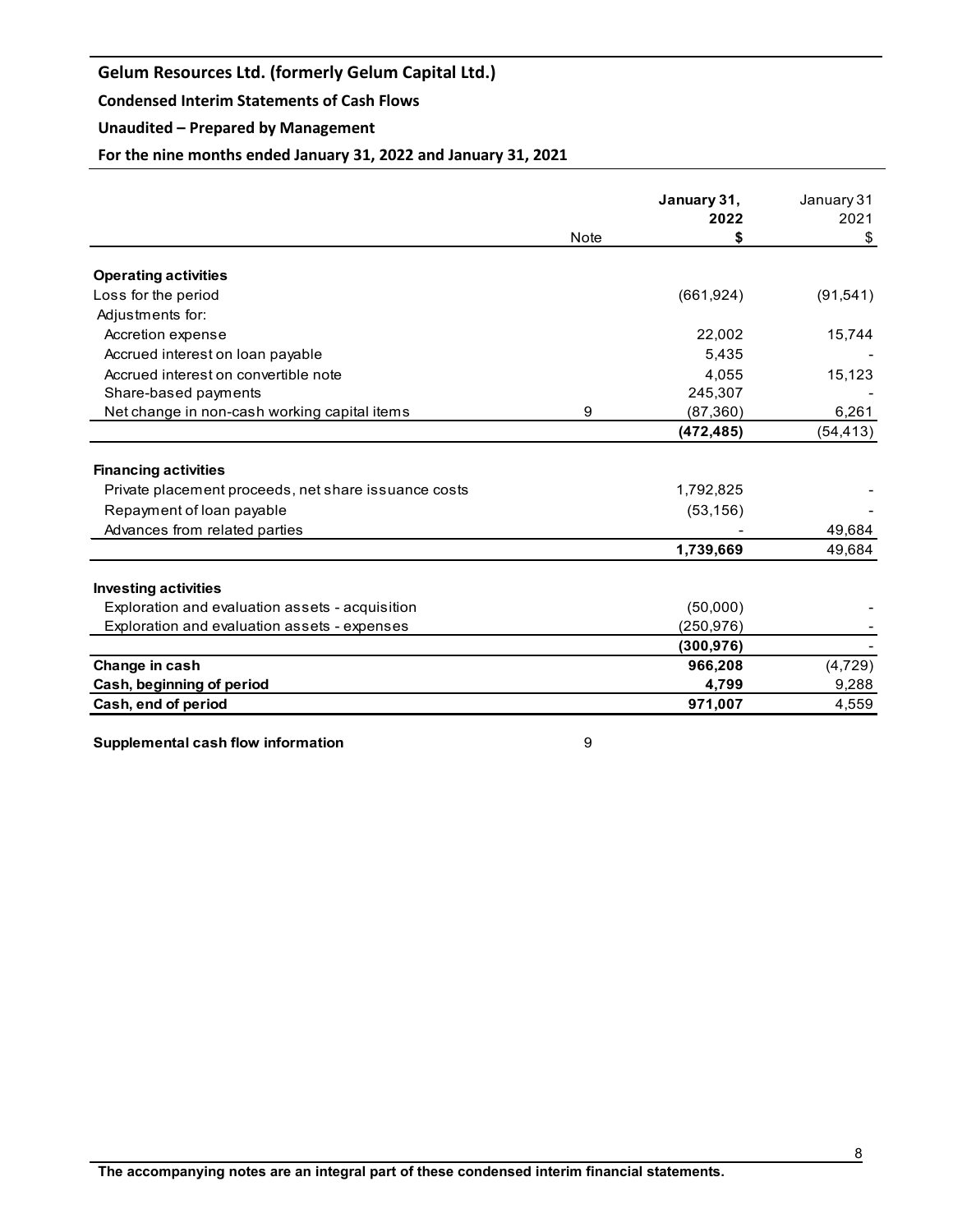**Notes to the Condensed Interim Financial Statements**

#### **Unaudited – Prepared by Management**

#### **For the nine months ended January 31, 2022**

#### **1. Nature of operations and going concern**

Gelum Resources Ltd. (formerly Gelum Capital Ltd.) (the "Company") was incorporated under the laws of the province of British Columbia on June 8, 1987. The principal address and registered and records office is located at Suite, 400 – 725 Granville Street, Vancouver, BC, V7Y 1G5. The Company trades under the symbol "GMR" on the Canadian Securities Exchange ("CSE"). Effective September 24, 2021, the Company changed is name to Gelum Resources Ltd.

The Company's principal business activity is the acquisition, exploration and evaluation of mineral properties. The Company will be exploring its mineral property interests and has not yet determined whether they contain mineral reserves that are economically recoverable. The Company's continuing operations and the underlying value and recoverability of the amounts shown for mineral property interests are entirely dependent upon the existence of economically recoverable mineral reserves, the ability of the Company to obtain the necessary financing to complete the exploration and development of the mineral property interests, obtaining the necessary permits to mine, and on future profitable production or proceeds from the disposition or option of the mineral property interests. The carrying amounts of mineral properties are based on costs incurred to date, and do not necessarily represent present or future values.

The Company's condensed interim financial statements (the "financial statements") as at and for the three and nine months ended January 31, 2022 have been prepared on a going concern basis, which contemplates the realization of assets and the settlement of liabilities in the normal course of business. The Company has a net and comprehensive loss of \$661,924 for the nine months ended January 31, 2022 and has a working capital surplus of \$731,604 at January 31, 2022.

As at January 31, 2022, the Company had cash of \$971,007 to settle current liabilities of \$299,682. Management cannot provide assurance that the Company will ultimately achieve profitable operations or become cash flow positive or raise additional debt and/or equity capital. If the Company is unable to raise additional capital in the immediate future, management expects that the Company will need to curtail operations, liquidate assets, seek additional capital on less favorable terms and/or pursue other remedial measures or cease operations. Management is aware, in making its assessment, of material uncertainties related to events or conditions that may cast significant doubt upon the Company's ability to continue as a going concern. These financial statements do not include any adjustments related to the recoverability and classification of assets or the amounts and classification of liabilities that might be necessary should the Company be unable to continue as a going concern.

In March 2020 the World Health Organization declared coronavirus COVID-19 a global pandemic. This contagious disease outbreak, which has continued to spread, and any related adverse public health developments, has adversely affected workforces, economies, and financial markets globally, potentially leading to an economic downturn. It is not possible for the Company to predict the duration or magnitude of the adverse results of the outbreak and its effects on the Company's business or ability to raise funds.

#### **2. Significant accounting policies**

#### **(a) Basis of presentation**

These financial statements have been prepared in conformity with International Accounting Standard ("IAS") 34, Interim Financial Reporting, using the same accounting policies as detailed in the Company's annual audited financial statements for the year ended April 30, 2021, and do not include all the information required for full annual financial statements in accordance with International Financial Reporting Standards ("IFRS"), as issued by the International Accounting Standards Board ("IASB") and interpretations of the International Financial Reporting Interpretations Committee ("IFRIC"). It is suggested that these financial statements be read in conjunction with the annual audited consolidated financial statements.

These financial statements have been prepared on an historical cost basis, except for financial instruments which are classified as fair value through profit or loss ("FVTPL"). In addition, these financial statements have been prepared using the accrual basis of accounting, except for cash flow information.

All amounts on these financial statements are presented in Canadian dollars which is the functional currency of the Company.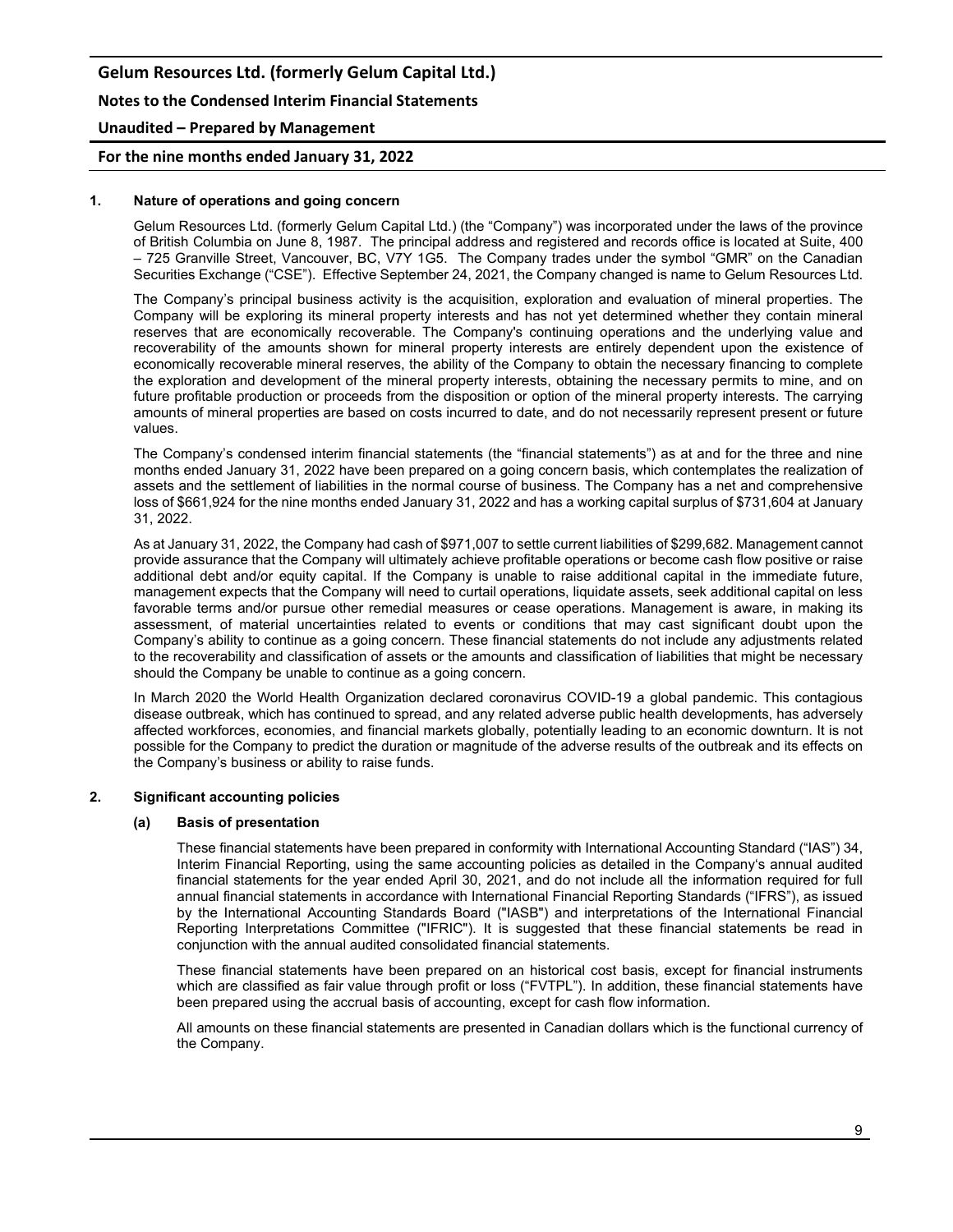**Notes to the Condensed Interim Financial Statements**

#### **Unaudited – Prepared by Management**

### **For the nine months ended January 31, 2022**

### **2. Significant accounting policies** (continued)

#### **(b) Significant accounting policies**

The accounting policies, estimates and critical judgments, methods of computation and presentation applied in these financial statements are consistent with those of the most recent annual audited consolidated financial statements and are those the Company expects to adopt in its annual financial statements for the year ended April 30, 2022.

#### **3. Receivables**

Receivable consist of the following:

|                       | January 31, | April 30, |  |
|-----------------------|-------------|-----------|--|
|                       | 2022        | 2021      |  |
|                       |             |           |  |
| Sales tax recoverable | 44.561      | 10,463    |  |
|                       | 44,561      | 10,463    |  |

### **4. Exploration and evaluation assets**

Exploration and evaluation assets consist of the following:

|                         | April 30,<br>2021 | <b>Acqusition and</b><br>assessments | <b>Exploration and</b><br>evaluation | January 31,<br>2022 |
|-------------------------|-------------------|--------------------------------------|--------------------------------------|---------------------|
| Eldorado                | 70.000            | 70.000                               | 315.053                              | 455.053             |
| Eldorado - Roxey Claims |                   | 400,000                              | ٠                                    | 400,000             |
|                         | 70.000            | 470,000                              | 315,053                              | 855,053             |

Deferred exploration costs consisted of the following:

|                         | April 30,<br>2021 | Eldorado<br><b>Property</b> | January 31,<br>2022 |
|-------------------------|-------------------|-----------------------------|---------------------|
| Assay                   |                   | 28,573                      | 28,573              |
| Geological & consulting |                   | 81,470                      | 81,470              |
| Geophysical             |                   | 174,976                     | 174,976             |
| Supplies                |                   | 365                         | 365                 |
| Travel                  |                   | 29,669                      | 29,669              |
|                         | ٠                 | 315,053                     | 315,053             |

#### **Eldorado project**

The Eldorado Gold Property (the "Property") is located within the Bralorne-Bridge River Gold District in south-central British Columbia. On March 24, 2021 (the "Effective Date") the Company entered into an option agreement to acquire 50% ownership interest in and to the Property and form a joint venture with the optionor in respect of the Property, with the ability of the Company to acquire an additional 30% interest in the Property.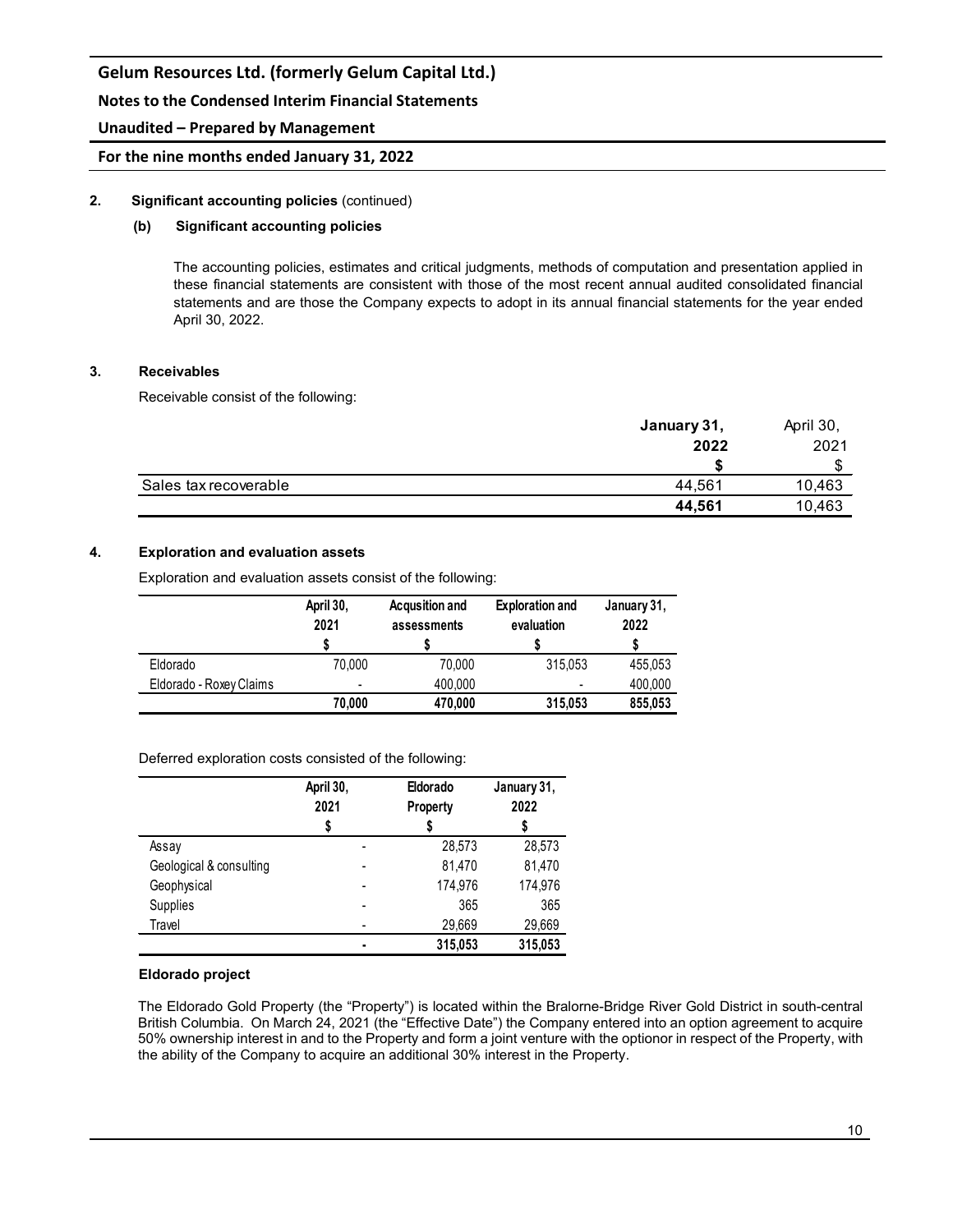### **Notes to the Condensed Interim Financial Statements**

#### **Unaudited – Prepared by Management**

#### **For the nine months ended January 31, 2022**

#### **4. Exploration and evaluation assets** (continued)

#### **Eldorado project** (continued)

The Company can earn the 50% options by making the following cash payments and share issuances:

- a) \$50,000 and 200,000 common shares within five days of the Effective Date (completed);
- b) \$50,000 and 200,000 common shares within six months of the Effective Date (paid and common shares issued at a fair value of \$20,000 (note 6));
- c) \$75,000 and 400,000 common shares on the first anniversary of the Effective Date (paid and common shares issued (note 13));
- d) \$125,000 and 800,000 common shares on the second anniversary of the Effective Date; and
- e) \$300,000 and 1,200,000 common shares on the third anniversary of the Effective Date.

The Company was required to perform exploration activities on the Property and incur the following minimum qualified expenditures per year:

- a) \$500,000 minimum qualified expenditures by the first anniversary of the Effective Date;
- b) \$750,000 minimum qualified expenditures by the second anniversary of the Effective Date; and
- c) \$1,000,000 minimum qualified expenditures by the third anniversary of the Effective Date.

On October 18, 2021, the Company and the optionor amended the required exploration activities on the Property and the Company shall incur the following minimum qualified expenditures per year:

- d) \$300,000 minimum qualified expenditures by the first anniversary of the Effective Date (completed);
- e) \$950,000 minimum qualified expenditures by the second anniversary of the Effective Date; and
- f) \$1,000,000 minimum qualified expenditures by the third anniversary of the Effective Date.

The option to earn an additional 30% will require the following cash payments, share issuances and minimum qualified expenditures as follows:

- a) \$400,000 cash payment, 1,400,000 shares and further \$1,000,000 in qualified expenditures by the fourth anniversary of the Effective Date; and
- b) \$400,000 cash payment, 1,000,000 shares and further \$1,000,000 in qualified expenditures by the fifth anniversary of the Effective Date.

Upon the optionor reducing its interest in the Property to below 15%, the optionor will be converted to a 4.0% net smelter returns royalty ("NSR"). The Company will retain the right to buy back up to 3.0% NSR by payment of \$1,000,000 per each 1.0%.

#### *Roxey Claims*

On July 29, 2021, the Company entered into a purchase agreement to acquire the Roxey claims. The claims are contiguous to the Eldorado Gold Property within the Bralorne-Bridge River Gold District in south-central British Columbia. In order to acquire a 100% right, title and interest in and to the mineral claims, the Company issued 4,000,000 common shares (issued at a fair value of \$400,000) (note 6).

#### **5. Convertible note**

On October 14, 2017, the Company issued a convertible note with a principal face value of \$200,000 to two Directors of the Company. The convertible note bears interest at the rate of 10% per annum, payable annually and has a maturity date of five years from the date of issuance. When the Company consolidated its share capital on a 20:1 basis effective July 30, 2018 the conversion price of the notes became \$1.00 and the exercise price of any warrants issuable on conversion of the notes became \$1.20.

On August 31, 2019, the Company amended the terms of the convertible note such that the principal amount of the notes was convertible into units of the Company at \$0.05 per unit, with each unit comprised of one common share and one share purchase warrant exercisable into a further share at \$0.06 per common share (for one year from the date of issuance of the warrant, subject to the latest exercise date being the maturity date).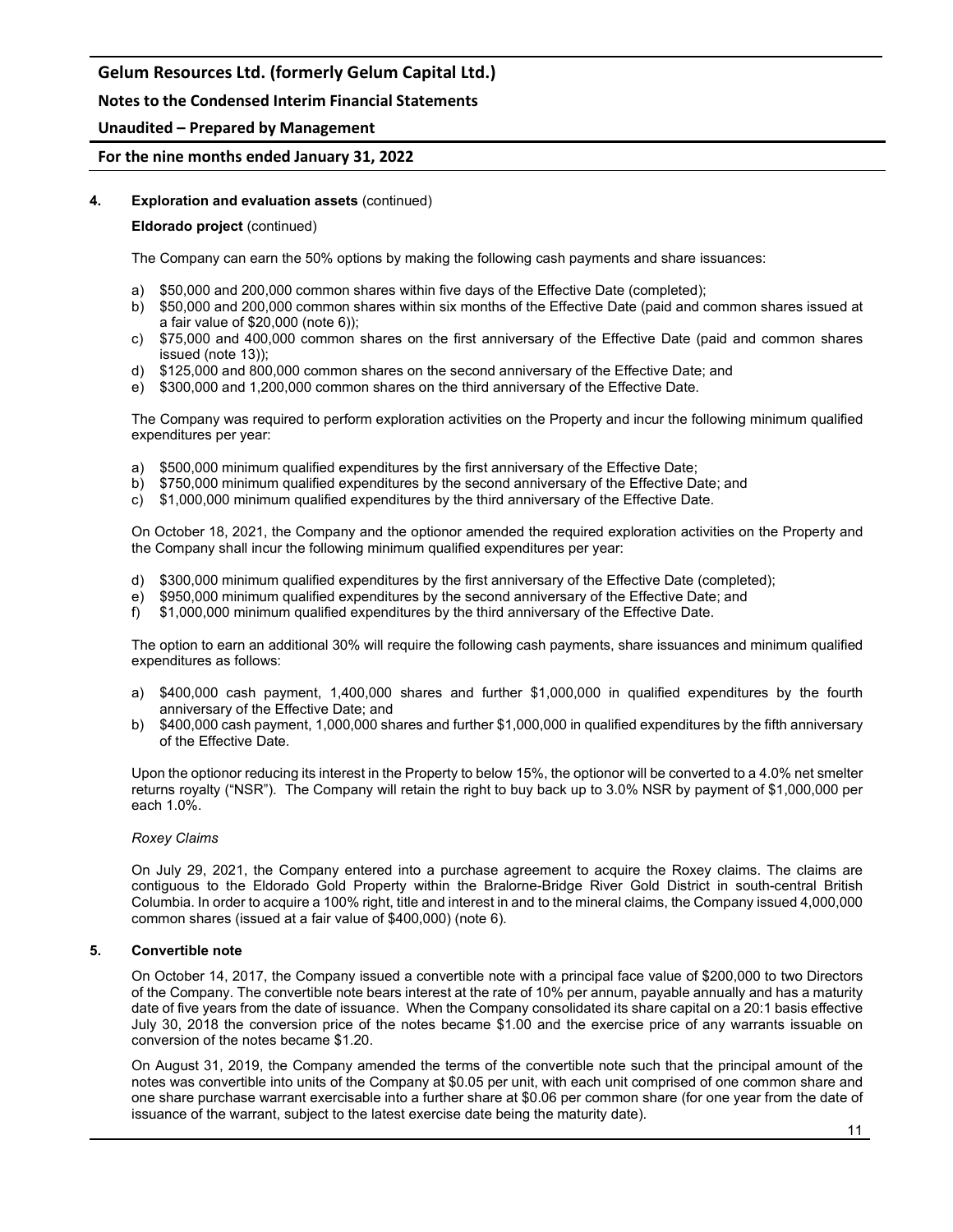### **Notes to the Condensed Interim Financial Statements**

### **Unaudited – Prepared by Management**

#### **For the nine months ended January 31, 2022**

#### **5. Convertible note** (continued)

The Company´s convertible note is broken down as follows:

|                                             | <b>January 31, 2022</b> | April 30, 2021 |
|---------------------------------------------|-------------------------|----------------|
|                                             |                         |                |
| Proceeds received, net of transaction costs | 195.045                 | 195,045        |
| Allocated to equity portion                 | (75,459)                | (75, 459)      |
| Allocated to liability portion              | 119,586                 | 119,586        |
| Liability portion, beginning                | 263,261                 | 215,852        |
| Accretion expense for the period/year       | 6.357                   | 27.077         |
| Accrued interest for the period/year        | 4.055                   | 20,992         |
| Liability portion, ending                   | 273,673                 | 263,261        |
| Conversion                                  | (273,673)               |                |
| Ending balance period/year                  |                         | 263,261        |
|                                             |                         |                |

On July 13, 2021, the Company issued 5,380,274 units on conversion of \$200,000 principal and \$69,014 of accrued interest of the convertible note. Each unit consists of one common share of the Company and one share purchase warrant exercisable at \$0.06 for one year from the date of conversion.

#### **6. Share capital**

The authorized share capital of the Company consists of unlimited common shares without par value and unlimited preferred shares without par value. All issued shares are fully paid.

#### **Transactions for the issue of share capital during the nine months ended January 31, 2022:**

- a) On September 20, 2021, the Company issued 200,000 common shares at a fair value of \$20,000 (\$0.10 per share) pursuant to the option agreement on the Eldorado project (note 4).
- b) On August 31, 2021, the Company completed a non-brokered private placement offering of 1,100,000 units at a price of \$0.10 per unit raising aggregate gross proceeds of \$110,000. Each unit consists of one Common Share and two separate one-half (1/2) of one common share purchase warrants (a "1/2 Warrant A" and a "1/2 Warrant B" and, respectively, each whole warrant, a "Warrant A" and a "Warrant B", and collectively the "Warrants"). Each whole Warrant A entitles the holder to purchase one Common Share at an exercise price of \$0.25 per share for a period of 24 months from issuance, and each whole Warrant B entitles the holder to purchase one Common Share at an exercise price of \$0.50 per share for a period of 24 months from issuance.

The Company paid finders' fees of \$7,350 and issued 76,650 finder's warrants with each such warrant entitling the holder thereof to purchase one Common Share at an exercise price of \$0.25 per share for a period of 24 months. The fair value of the finders' warrants was determined to be \$2,251 using the Black-Scholes option pricing model with the following inputs: i) exercise price: \$0.25; ii) share price: \$0.10; iii) term: 2 years; iv) volatility: 100%; v) discount rate: 0.43%.

- c) On August 12, 2021, the Company issued 4,000,000 common shares at a fair value of \$400,000 (\$0.10 per share) pursuant to the option agreement on the Eldorado project – Roxey claims (note 4).
- d) On July 22, 2021, the Company closed a non-brokered private placement of 8,450,000 units at \$0.10 per unit (the "Offering") for gross proceeds of \$845,000. Each unit consisted of one common share in the capital of the Company and two separate one-half (1/2) of one common share purchase warrants (a "1/2 Warrant A" and a "1/2 Warrant B") and, respectively, each whole warrant, a "Warrant A" and a "Warrant B", and collectively the "Warrants".

Each whole Warrant A entitles the holder to purchase one common share in the capital of the Company at an exercise price of \$0.25 per share for a period of 24 months from issuance and, each whole Warrant B entitles the holder to purchase one common share in the capital of the Company at an exercise price of \$0.50 per share for a period of 24 months from issuance. No value was attributed to the warrant component of the units issued.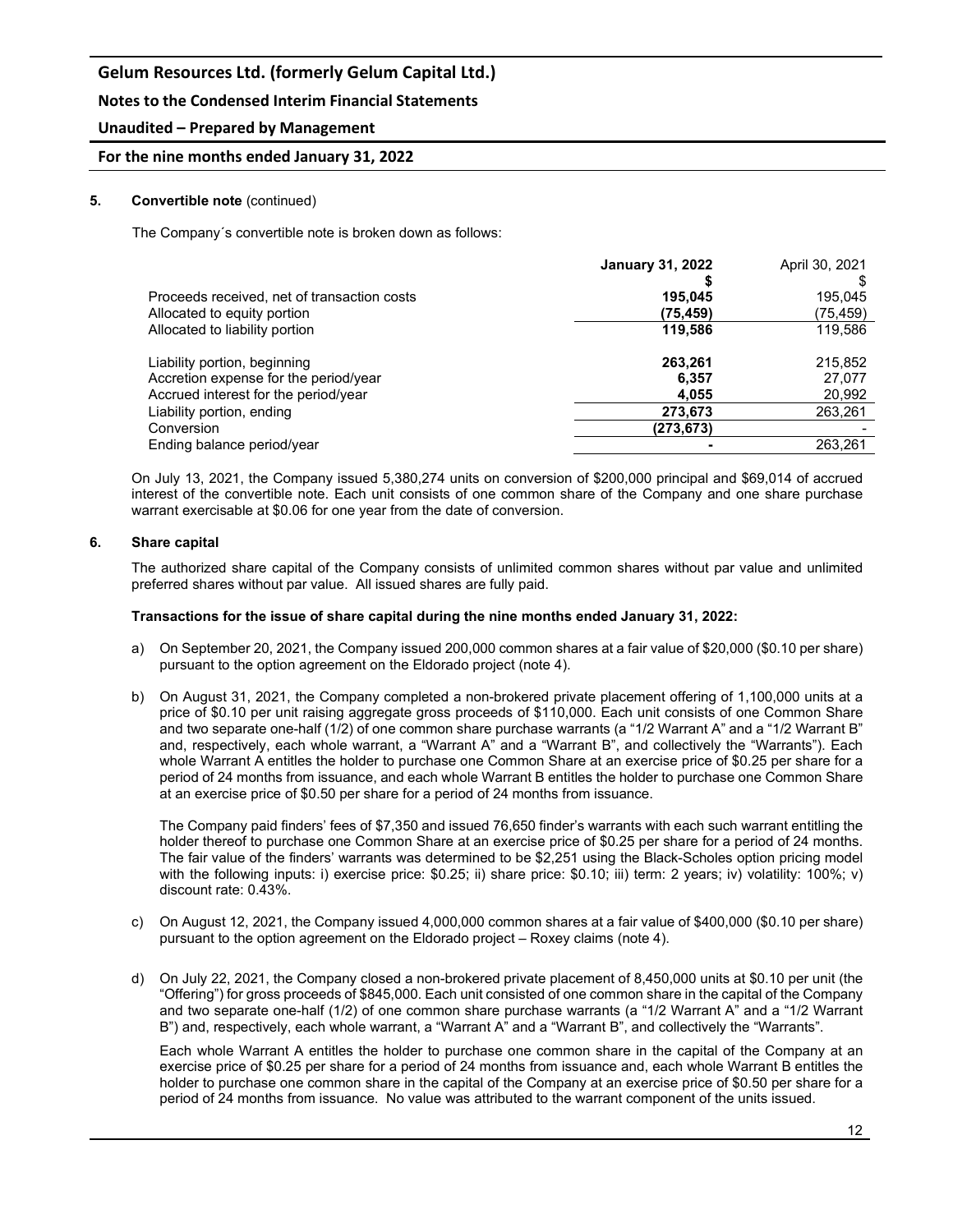**Notes to the Condensed Interim Financial Statements**

#### **Unaudited – Prepared by Management**

#### **For the nine months ended January 31, 2022**

#### **6. Share capital** (continued)

The Offering closed in three separate tranches, issuing 3,350,000 units on June 28, 2021, 5,000,000 units on July 6, 2021 and 100,000 units on July 14, 2021. The Company paid finders' fees of \$21,700 and issued 217,000 finders' warrants exercisable at a price of \$0.25 until June 28, 2021. The fair value of the finders' warrants was determined to be \$6,646 using the Black-Scholes option pricing model with the following inputs: i) exercise price: \$0.25; ii) share price: \$0.10; iii) term: 2 years; iv) volatility: 100%; v) discount rate: 0.44%.

- e) On July 13, 2021, the Company completed the conversion of convertible notes (note 5) by issuing 5,380,274 units. Each unit consists of one common share of the Company and one share purchase warrant exercisable at \$0.06 for one year from the date of conversion. No value was attributed to the warrant component of the units issued. No gain or loss was recognized on conversion.
- f) On December 30, 2021 and January 4, 2022, the Company closed a flow-through non-brokered private placement and the first tranche of a non-flow-through non-brokered private placement. The Company issued 1,485,714 flowthrough shares at a price of \$0.35 per share (the "FT Shares") and, 1,670,000 non-flow through units ("NFT Units") at a price of \$0.25 per NFT Unit for aggregate proceeds of \$937,500.

The FT Shares were issued at a premium to the trading value of the Company's common shares, which reflects the value of the income tax write-offs that the Company will renounce to the flow-through shareholders. The premium was determined to be \$148,571 and has been recorded as a reduction of share capital. An equivalent flow-through share premium liability has been recorded, which is being reversed pro-rata as the required exploration expenditures are incurred (see note 12).

Each NFT Unit consists of one common share of the Company and one-half of one common share purchase warrant, each whole warrant entitles the holder to purchase an additional common share of the Company at a price of \$0.45 per share for a period of 18 months from the closing of the Offering. No value was attributed to the warrant component of the units issued.

The Company paid finders' fees of \$65,625 and issued 116,900 finders' warrants exercisable at a price of \$0.25 until July 4, 2023. The fair value of the finders' warrants was determined to be \$18,187 using the Black-Scholes option pricing model with the following inputs: i) exercise price: \$0.25; ii) share price: \$0.27; iii) term: 1.5 years; iv) volatility: 125%; v) discount rate: 0.98%.

#### **Transactions for the issue of share capital during the nine months January 31, 2021:**

There were no transactions for the issue of share capital during the nine months ended January 31, 2021.

#### **Stock options**

On December 19, 2016, the Company adopted a formal Stock Option Plan (the "Option Plan"). Under the Option Plan, the exercise price of each option must not be less than the greater of the closing market price of the underlying securities on (a) the trading day prior to the date of grant and (b) the date of the grant of the stock options. The options can be granted for a maximum term of five years. The maximum number of options that can be issued may not exceed 10% of the issued and outstanding common share capital. The options vest at the discretion of the Board of Directors. The terms of the existing stock options remain in accordance with the stock option plan in place at the time the options were granted.

A summary of the status of the Company's stock options as at January 31, 2022 and April 30, 2021, and changes during the period/year then ended is as follows: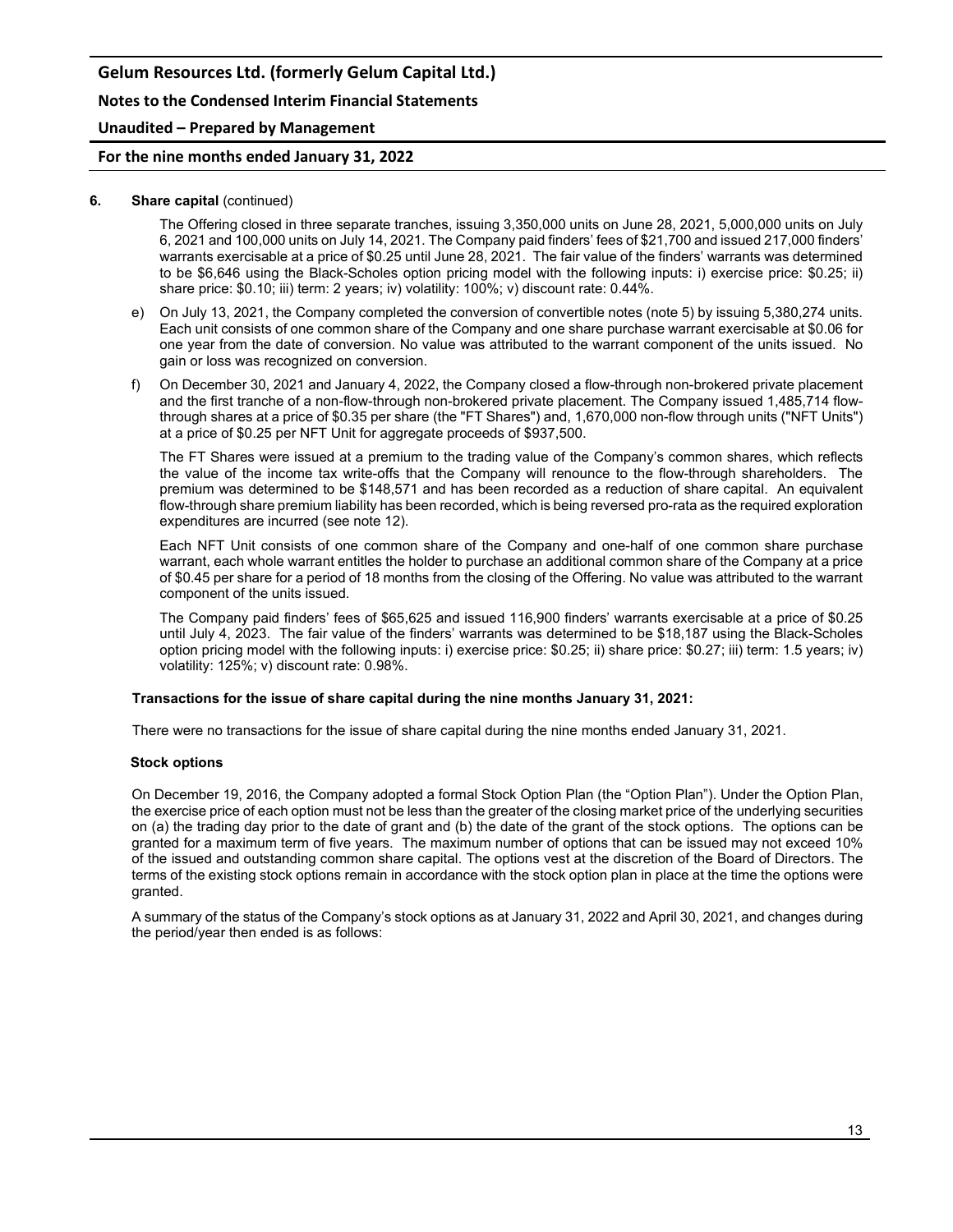### **Notes to the Condensed Interim Financial Statements**

### **Unaudited – Prepared by Management**

### **For the nine months ended January 31, 2022**

#### **6. Share capital (continued)**

**Stock options (continued)**

|                                               | <b>Period ended</b><br><b>January 31, 2022</b> |                                    |         | Year ended<br>April 30, 2021       |
|-----------------------------------------------|------------------------------------------------|------------------------------------|---------|------------------------------------|
|                                               | Options                                        | Weighted average<br>exercise price | Options | Weighted average<br>exercise price |
|                                               |                                                |                                    |         |                                    |
|                                               |                                                |                                    | #       |                                    |
| Options outstanding, beginning of period/year | 250,000                                        | 1.00                               | 250,000 | 1.00                               |
| Granted                                       | 2,500,000                                      | 0.15                               |         |                                    |
| Cancelled                                     | (100,000)                                      | 1.00                               |         |                                    |
| Options outstanding, end of period/year       | 2,650,000                                      | 0.20                               | 250,000 | 1.00                               |

As at January 31, 2022, the Company has stock options outstanding and exercisable as follows:

| 2,650,000              | 2,650,000              |                   |                   |
|------------------------|------------------------|-------------------|-------------------|
| 2,500,000              | 2.500.000              | 0.15              | November 12, 2023 |
| 150.000                | 150,000                | 1.00              | June 9, 2022      |
| #                      | #                      |                   |                   |
| Options<br>outstanding | Options<br>exercisable | Exercise<br>price | Expiry date       |

The following table summarizes information about the stock options outstanding as at January 31, 2022:

| Number of   | Weighted       | Weighted       |  |
|-------------|----------------|----------------|--|
| Options     | average        | average        |  |
| Outstanding | remaining life | exercise price |  |
|             | (years)        |                |  |
| 2,650,000   | 170            | 20             |  |

On November 12, 2021, the Company granted 2,500,000 stock options with an exercise price of \$0.15 and a term of two years expiring on November 12, 2023. These options granted had a fair value of \$245,307 using the Black Scholes option pricing model with the following inputs: i) exercise price: \$0.15; ii) share price: \$0.155; iii) term: 2 years; iv) expected volatility: 125%; v) discount rate: 0.98%.

No stock options were granted during the nine months ended January 31, 2021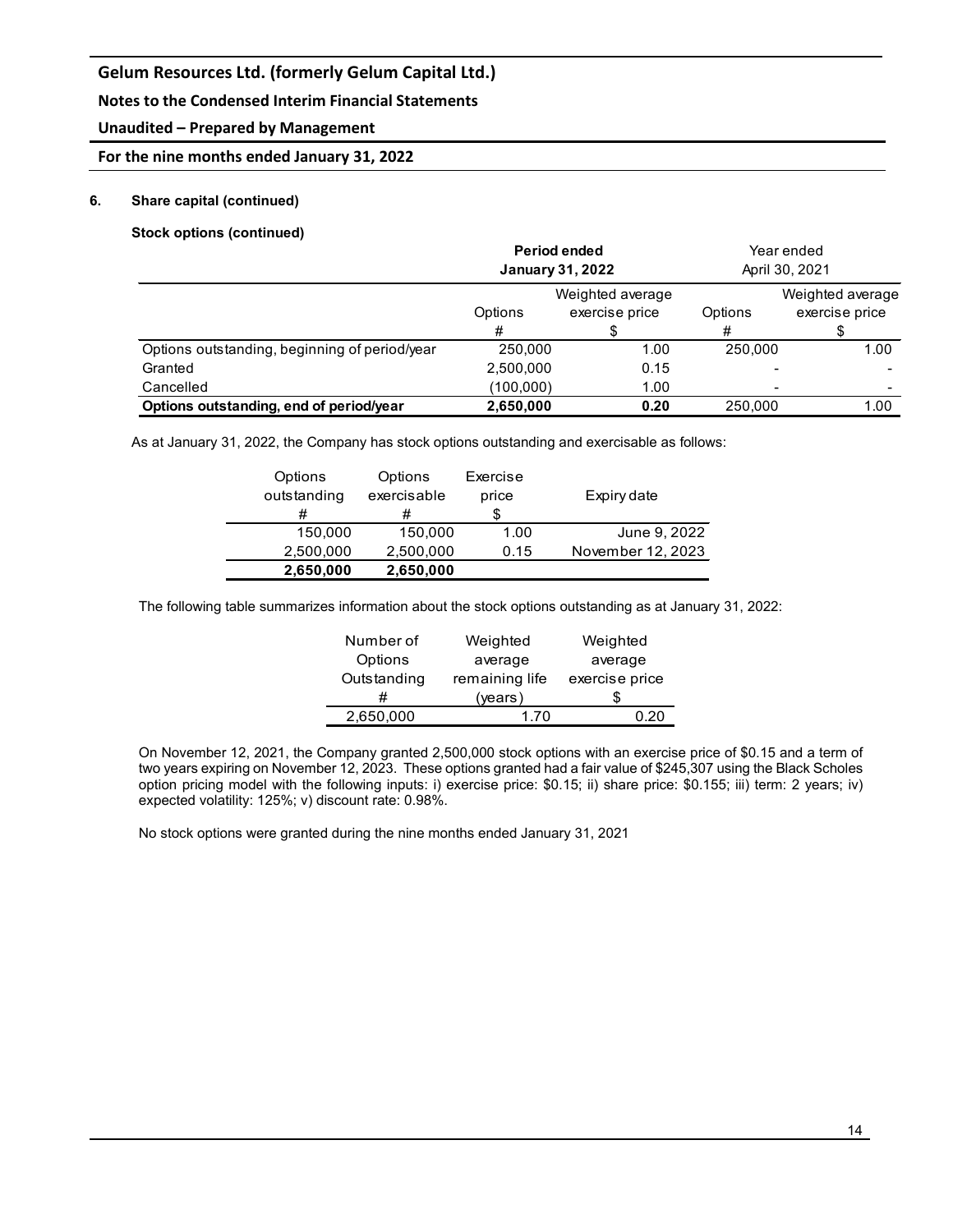**Notes to the Condensed Interim Financial Statements**

#### **Unaudited – Prepared by Management**

#### **For the nine months ended January 31, 2022**

#### **6. Share capital** (continued)

#### **Warrants**

A summary of the status of the Company's warrants as at January 31, 2022 and April 30, 2021, and changes during the period/year then ended is as follows:

|                                                | <b>Period ended</b><br><b>January 31, 2022</b> |                                    |               |                                    | Year ended<br>April 30, 2021 |
|------------------------------------------------|------------------------------------------------|------------------------------------|---------------|------------------------------------|------------------------------|
|                                                | Warrants<br>#                                  | Weighted average<br>exercise price | Warrants<br># | Weighted average<br>exercise price |                              |
| Warrants outstanding, beginning of period/year |                                                |                                    |               |                                    |                              |
| <b>Issued</b>                                  | 16,672,680                                     | 0.27                               |               |                                    |                              |
| Warrants outstanding, end of period/year       | 16,672,680                                     | 0.27                               |               |                                    |                              |

As at January 31, 2022, the Company has warrants outstanding and exercisable as follows:

| Warrants    | Warrants    | Exercise |                 |
|-------------|-------------|----------|-----------------|
| outstanding | exercisable | price    | Expiry date     |
| #           | #           | \$       |                 |
| 500,000     | 500,000     | 0.10     | April 6, 2022   |
| 5,380,274   | 5,380,274   | 0.06     | July 13, 2022   |
| 1,675,000   | 1,675,000   | 0.25     | June 25, 2023   |
| 1,675,000   | 1,675,000   | 0.50     | June 25, 2023   |
| 2,500,003   | 2,500,003   | 0.25     | July 6, 2023    |
| 2,500,003   | 2,500,003   | 0.50     | July 6, 2023    |
| 50,000      | 50,000      | 0.25     | July 14, 2023   |
| 50,000      | 50,000      | 0.50     | July 14, 2023   |
| 217,000     | 217,000     | 0.25     | June 25, 2023   |
| 550.000     | 550,000     | 0.25     | August 31, 2023 |
| 550,000     | 550,000     | 0.50     | August 31, 2023 |
| 73,500      | 73,500      | 0.25     | August 31, 2023 |
| 835,000     | 835,000     | 0.45     | July 4, 2023    |
| 116,900     | 116,900     | 0.45     | July 4, 2023    |
| 16,672,680  | 16,672,680  |          |                 |

The following table summarizes information about the warrants outstanding as at January 31, 2022:

| Weighted<br>Weighted             |
|----------------------------------|
| average<br>average               |
| exercise price<br>remaining life |
| (vears)                          |
| 1 በጸ<br>ነ 27                     |
|                                  |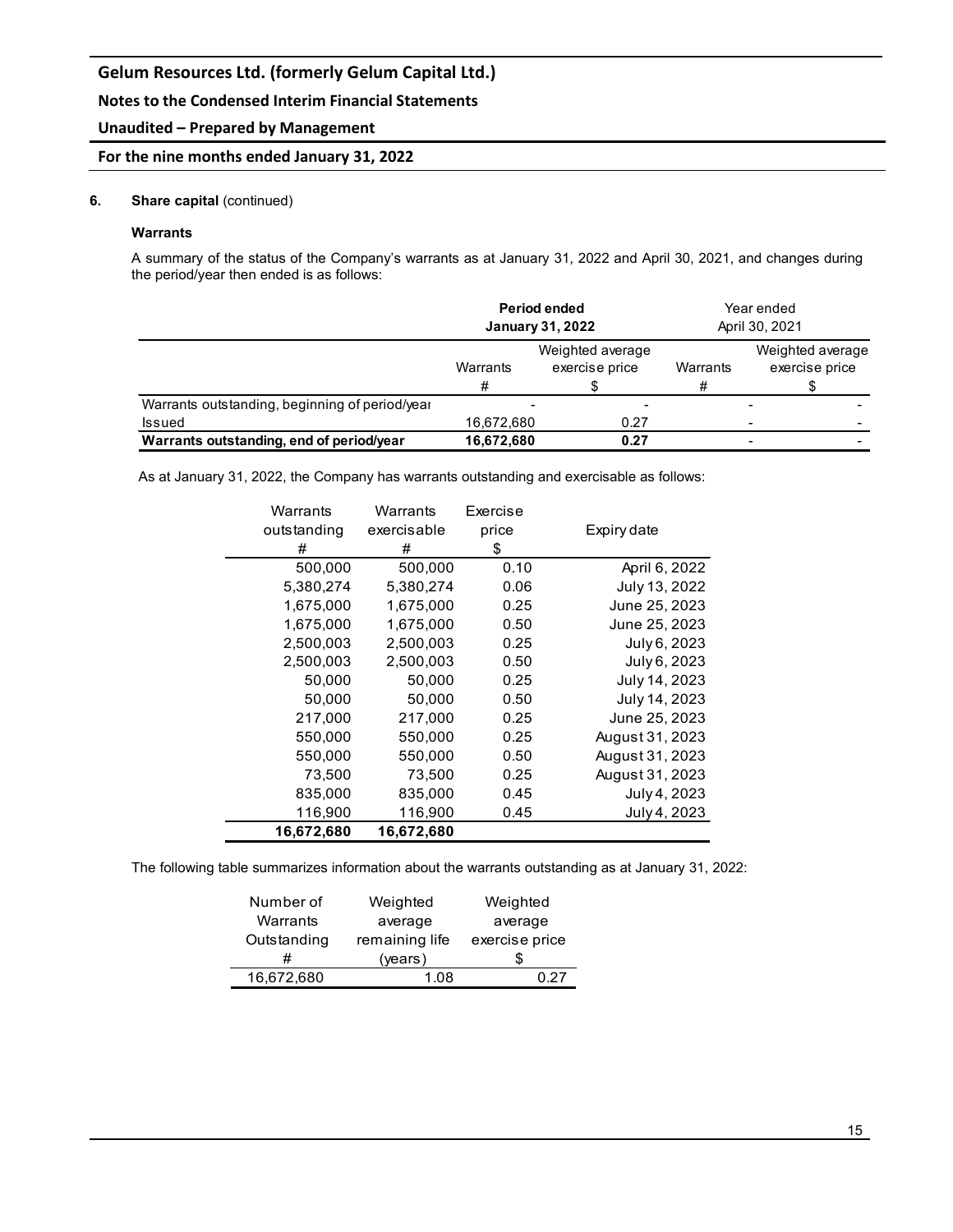#### **Notes to the Condensed Interim Financial Statements**

#### **Unaudited – Prepared by Management**

#### **For the nine months ended January 31, 2022**

#### **7. Loss per share**

The calculation of basic and diluted loss per share for the nine months ended January 31, 2022 was based on the loss attributable to common shareholders of \$661,924 (2021 - \$91,541) and a weighted average number of common shares outstanding of 24,242,265 (2021 – 4,727,433).

All options and warrants were excluded from the diluted weighted average number of common shares calculation, as their effect would have been anti-dilutive.

#### **8. Related party payables and transactions**

A number of key management personnel and Directors hold positions in other entities that result in them having control or significant influence over the financial or operating policies of these entities. There were no loans to key management personnel or Directors, or entities over which they have control or significant influence during the nine months ended January 31, 2022 and January 31, 2021.

1,250,000 stock options were granted to related parties during the nine months ended January 31, 2022 with a fair value of \$122,654. No stock options were granted to related parties during the nine months ended January 31, 2021.

The Company transacted with the following related parties:

- **(a)** Stephen Brohman is the Company's CFO. He is a principal of Donaldson Brohman Martin CPA Inc. ("DBM CPA") a firm in which he has significant influence. DBM CPA provide the Company with accounting services.
- **(b)** Shares to be issued include incentive bonus payable to compensate the former Chief Executive officer payable in 36,500 common shares at a price of \$0.80 per share. The issue has been pending since 2016.
- **(c)** On October 14, 2017, convertible notes were issued to two directors, Hendrik Van Alphen and Robert Kopple (Note 5).
- **(d)** Marla Ritchie is the Company's Corporate secretary and Hendrik Van Alphen is the Company's Director. They share control of Marval Office Management Ltd., ("Marval") in which they have significant influence. Marval provides office administration services to the Company on a shared cost basis.
- **(e)** David Smith is the Company's President and Interim Chief Executive Officer ("CEO"). He is the spouse to the owner of Lucas Investments Ltd. ("Lucas").

The aggregate value of transactions and outstanding balances with key management personnel and Directors and entities over which they have control or significant influence were as follows:

|                    | <b>Transactions</b><br>9 months ended<br>January 31,<br>2022 | Transactions<br>9 months ended<br>January 31,<br>2021 | <b>Balances</b><br>outstanding<br>January 31,<br>2022 | <b>Balances</b><br>outstanding<br>April 30,<br>2021 |
|--------------------|--------------------------------------------------------------|-------------------------------------------------------|-------------------------------------------------------|-----------------------------------------------------|
|                    |                                                              |                                                       |                                                       |                                                     |
| <b>DBMCPA</b>      | 22,000                                                       | 6,000                                                 | 2,625                                                 | 26,700                                              |
| Marval             | 89,157                                                       | -                                                     | 6,398                                                 |                                                     |
| Lucas              | 70,000                                                       |                                                       |                                                       |                                                     |
| Robert Kopple      |                                                              | 24,684                                                |                                                       |                                                     |
| Hendrik Van Alphen | $\overline{\phantom{0}}$                                     | 25,000                                                |                                                       | 6,038                                               |
| Marla Ritchie      | 22,500                                                       | $\overline{\phantom{0}}$                              |                                                       |                                                     |
|                    | 203.657                                                      | 55,684                                                | 9,023                                                 | 32,738                                              |

All related party balances are unsecured and are due upon demand without interest.

The transactions with the key management personnel and Directors are included in operating expenses as follows:

#### **(a)** Professional fees

- Includes the accounting services of Company's CFO, Stephen Brohman, charged to the Company by DBM; and
- Includes the corporate secretary services of Marla Ritchie.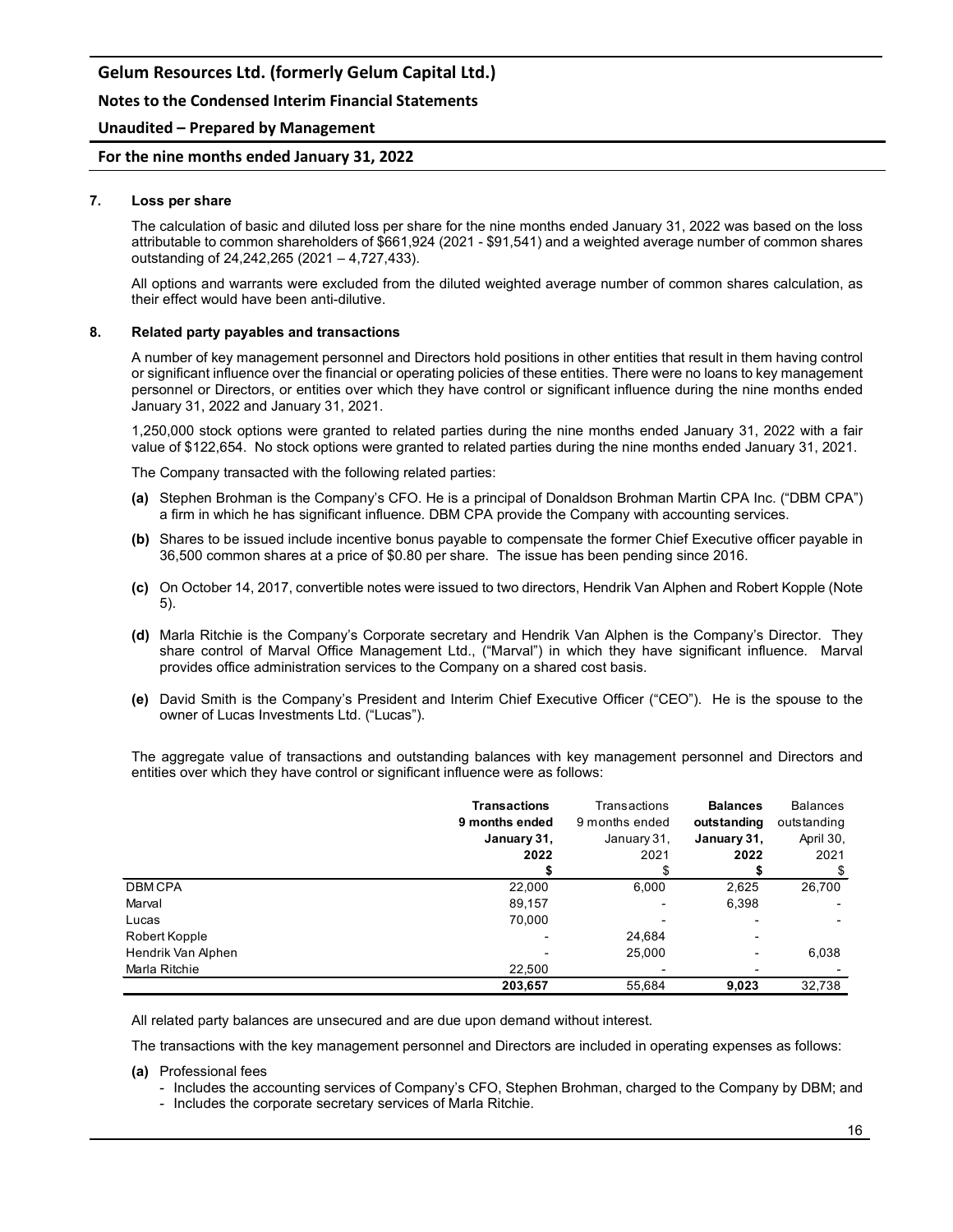#### **Notes to the Condensed Interim Financial Statements**

#### **Unaudited – Prepared by Management**

#### **For the nine months ended January 31, 2022**

#### **8. Related party payables and transactions** (continued)

- **(b)** General and administrative expenses, office expenses and property investigation - Includes the administrative services charged to the Company by Marval.
- **(c)** Consulting expense - Includes the CEO services charged to the Company by Lucas.

# **9. Supplemental cash flow information**

Changes in non-cash operating working capital during the nine months ended January 31, 2022 and January 31, 2021 were comprised of the following:

|                                          | January 31, January 31, |         |
|------------------------------------------|-------------------------|---------|
|                                          | 2022                    | 2021    |
|                                          |                         | S       |
| <b>Receivables</b>                       | (34,098)                | (2,844) |
| Accounts payable and accrued liabilities | (62, 285)               | 3,005   |
| Accounts payable to related parties      | 9.023                   | 6,100   |
| Net change                               | (87, 360)               | 6,261   |

The Company incurred non-cash financing and investing activities during the nine months ended January 31, 2022 and January 31, 2021 as follows:

|                                                                    | January 31, | January 31,<br>2021 |  |
|--------------------------------------------------------------------|-------------|---------------------|--|
|                                                                    | 2022        |                     |  |
|                                                                    |             |                     |  |
| Non-cash financing activities:                                     |             |                     |  |
| Convertible notes - conversion (reserves)                          | 80,507      |                     |  |
| Convertible notes - conversion (share capital)                     | (269, 014)  |                     |  |
| Share capital reduced by flow-through premium liability            | (148,571)   |                     |  |
| Share is suance costs - finders' warrants                          | 27,084      |                     |  |
|                                                                    | (309, 994)  |                     |  |
| Non-cash investing activities:                                     |             |                     |  |
| Common shares issued for acquisition of exploration and evaluation | (420,000)   |                     |  |
|                                                                    | (420,000)   |                     |  |

During the nine months ended January 31, 2022 and January 31, 2021 no amounts were paid on account of interest or income taxes.

#### **10. Loan Payable**

On April 6, 2021 (the "Loan Date"), the Company entered into an unsecured Promissory Note (the "Loan") with an arm's length party, whereby the Company received an amount of \$50,000. The Loan bears interest at 8% annually and is due on April 6, 2022 (the "Maturity Date"). As further consideration for providing the loan, the Company issued 500,000 common share purchase warrants (the "Bonus Warrants") on April 6, 2021. Each Bonus Warrant is exercisable into one common share at a price equal to \$0.10 per share for a period of 12 months from the Loan Date. The fair value of the Bonus Warrants was determined to be \$19,186 using the Black-Scholes option pricing model with the following inputs: i) exercise price: \$0.10; ii) share price: \$0.10; iii) term: 1 year; iv) volatility: 100%; v) discount rate: 0.26%. The fair value of the Bonus Warrants will be treated as a transaction costs and accreted to the loan over up to the Maturity Date.

As at January 31,2022, the Company repaid the Loan in its entirety; recorded \$15,646 (2021 - \$nil) of accretion expense and \$5,435 (2021 - \$nil) of interest expense in connection with the Loan and Bonus Warrants transaction costs.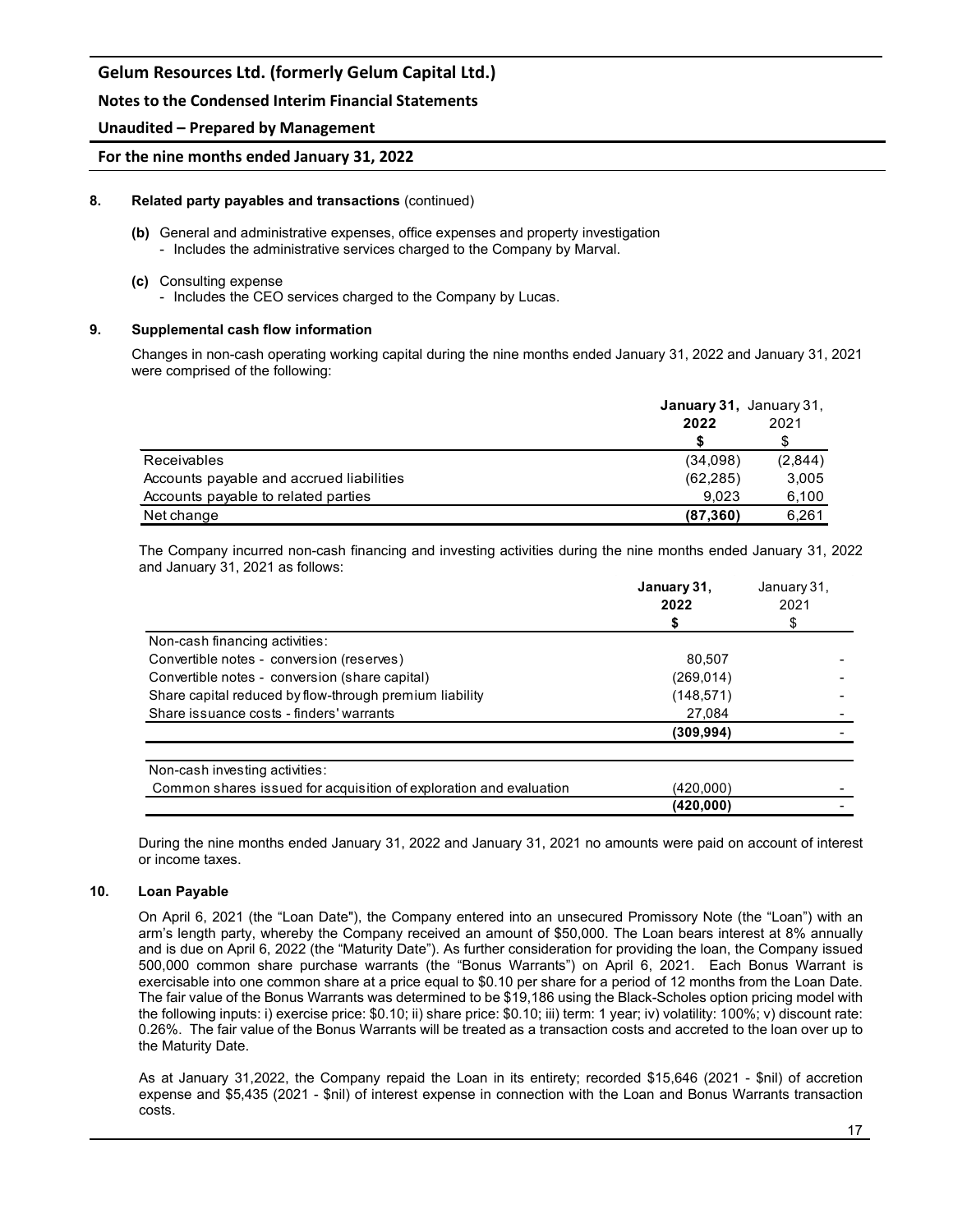**Notes to the Condensed Interim Financial Statements**

#### **Unaudited – Prepared by Management**

#### **For the nine months ended January 31, 2022**

#### **11. Financial risk management**

#### **Capital management**

The Company manages its capital structure and makes adjustments to it in light of changes in economic conditions and the risk characteristics of underlying assets. In order to maintain or adjust its capital structure, the Company may issue new shares, purchase shares for cancellation pursuant to normal course issuer bids or make special distributions to shareholders. The Company is not subject to any externally imposed capital requirements and does not presently utilize any quantitative measures to monitor its capital. The Company's capital structure as at January 31, 2022 is comprised of shareholders' equity of \$1,608,657.

The Company currently has no source of revenues. In order to fund future projects and pay for administrative costs, the Company will spend its existing working capital and raise additional funds as needed. The Company's ability to continue as a going concern on a long-term basis and realize its assets and discharge its liabilities in the normal course of business rather than through a process of forced liquidation is primarily dependent upon its ability to borrow or raise additional financing from equity markets.

#### **Financial instruments - fair value**

The Company's financial instruments consist of cash, accounts payable and accrued liabilities, accounts payable to related parties.

The carrying value of accounts payable and accrued liabilities and accounts payable to related parties approximates their fair value because of the short-term nature of these instruments.

The loan payable is presented on an amortized cost basis and will be accreted to its face value at their effective interest rates, over the term to maturity.

Financial instruments measured at fair value on the condensed interim statement of financial position are summarized into the following fair value hierarchy levels:

Level 1: quoted prices (unadjusted) in active markets for identical assets or liabilities.

Level 2: inputs other than quoted prices included within Level 1 that are observable for the asset or liability, either directly (i.e. as prices) or indirectly (i.e. derived from prices).

Level 3: inputs for the asset or liability that are not based on observable market data (unobservable inputs).

#### **Financial instruments – risk**

The Company's financial instruments are exposed to certain financial risks, including credit risk, interest rate risk, market risk, and liquidity risk.

#### **a) Credit risk**

The Company is exposed to credit risk by holding cash and receivables. This risk is minimized by holding the funds in Canadian banks and credit unions or with Canadian governments. The Company has minimal accounts receivable exposure, and its refundable tax credits are due from the Canadian government.

#### **b) Interest rate risk**

The Company is exposed to interest rate risk because of fluctuating interest rates. Fluctuations in market rates do not have a significant impact on the Company's operations due to the short term to maturity and no penalty cashable feature of its cash. For the nine months ended January 31, 2022 every 1% fluctuation in interest rates up or down would have an insignificant impact on profit or loss.

#### **c) Liquidity risk**

Liquidity risk is the risk that the Company is unable to meet its financial obligations as they come due. The Company manages this risk by careful management of its working capital to ensure its expenditures will not exceed available resources.